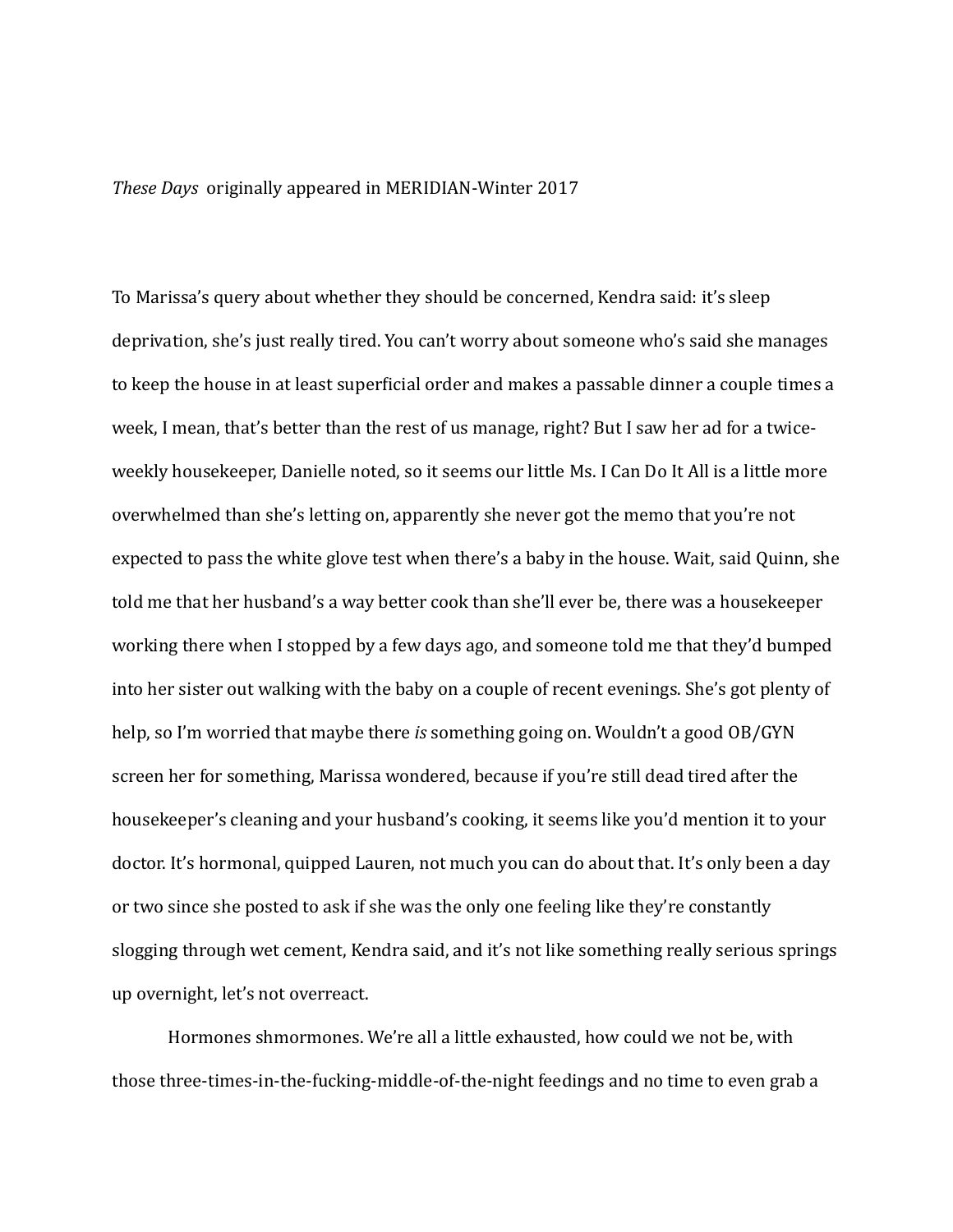shower during the day, it doesn't make sense to run to your doctor every time you feel a little out of sorts, Finn responded when Marissa persisted. But if it turns out that it *is* more than just being tired, it can be treated, there's been all sorts of attention paid to it recently, but she has to know to ask, replied Marissa, yes, but we're all looking out for each other, suggested Kendra; she knows where to find us. But there's so much *noise*—don't you think —and it's easy to lose track sometimes, Marissa insisted, to assume someone else is paying better attention, that if anyone's MIA for a day or so, someone will notice and she'll be poked to be sure she's okay. Seems to me that's just what you've done, said Lauren, you've made sure we're all on the lookout.

Honestly, there's so much '*my baby blah, blah, blah*,' and asinine posts about the mortal sin of adding cereal to breast milk, links to blogs parsing which solids are really solid, knock-down drag-out debates about the perfect amount of Tummy Time, don't even get me started on those super cute pictures of babies with painted-on eyebrows, or shots of baby barf splattered on the hardwood floor, Danielle said, and, really, let's admit it—it all just adds to the exhaustion. Sometimes it makes me feel better, said Quinn,—about myself as a person—for not bothering to log on and look, I get self-righteous about it; to the point of feeling sort of bad our parents never got the luxury of knowing what it felt like to avoid a day or two of the constant onslaught when they were our age. Are you suggesting, said Finn, our two career parental units actually missed out on something they could feel good about? To which Danielle replied: I'm just saying, I'm with Marissa, there's a little too much noise. Maybe so, answered Kendra, but what are you going to do? It's just how it is these days. It's like everybody thinks they're connected, Danielle continued, but really, are they?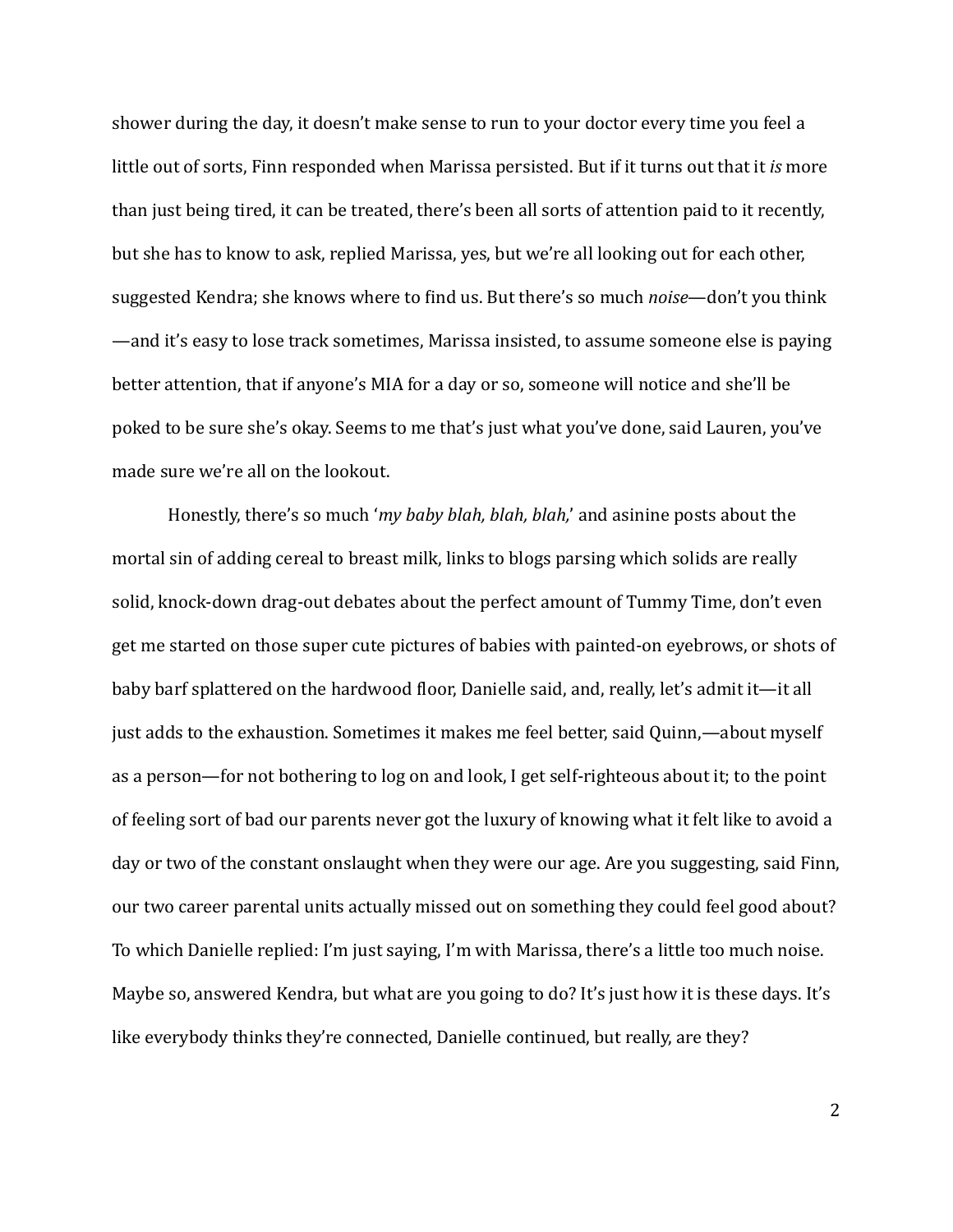What I sometimes feel gets lost in the chatter, said Ivy, is how great this motherhood —oops sorry, Finn, parenthood—gig is; better even than I dreamed. I suppose the baby could develop colic overnight and turn my world to shit—should I be waiting for the other shoe to drop? I don't mind being called a mother, but you never know, Finn replied, y'alls' posts sometimes make it sound like some turn-the-world-to-shit monster's lurking in the shadows, if it's not colic or some weird skin rash, there's always titty-biting or some other horror to look forward to, but, regardless—whatever—none of you will ever convince me that my baby won't always be perfect. No one says titty these days, said Danielle, you're such a goon, Finn. Seriously, shouldn't she talk to her doctor, Marissa pressed. I'm telling you, it's those fucking hormones, urged Lauren, they shoot up astronomically during pregnancy—like four hundred percent—and the second you give birth it's like an elevator plummeting a million miles an hour until WHAM!, it hits the basement floor and knocks the shit out of you. Confirmation, yet again, how lucky I am to be a dude, noted Finn, trailing his post with several dancing emojis. It's just a matter of time, Kendra texted Marissa, you watch, everything will be fine.

It was her own decision to be hospitalized, reported Vanessa, or so said my next-door neighbor who's a friend of the sister, who also said that, supposedly, she started feeling better almost immediately. Lauren added that she'd run into Sage at the farmer's market, who'd heard from someone—oh, who was it—that she was mortified that anyone might find out she's in the psych ward, but who also confirmed—shit, who the hell was it—that,

\*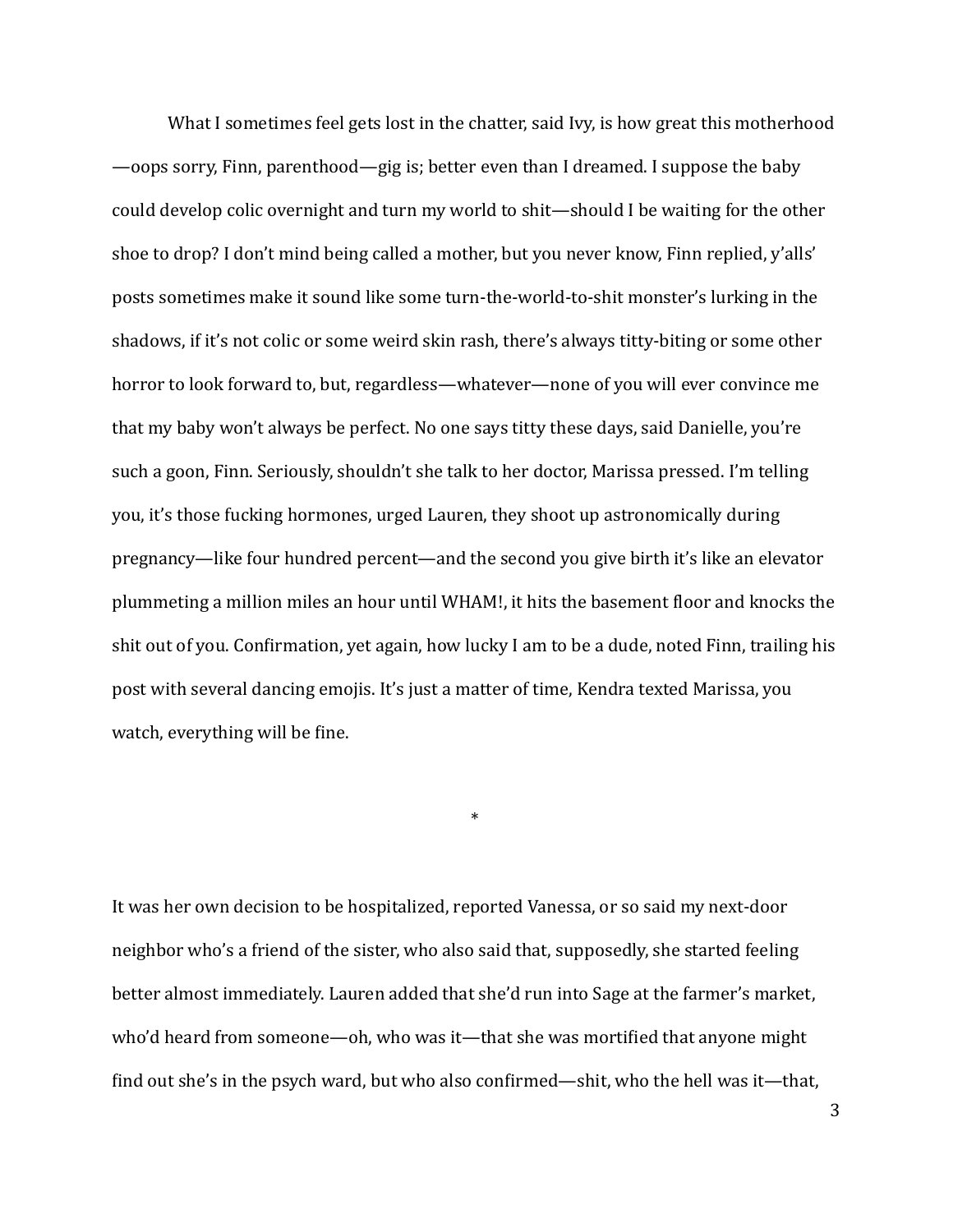yes, she was getting better. You're trading old information, ladies, Quinn piped in; I've talked to her, she's out and pretending it never happened. I figured it was some sort of overreaction, Kendra said, she never sounded that bad. Maybe it would only seem that way to us because she'd never let on how awful she'd felt except maybe to Ivy, since she was closer to Ivy than to anyone else, even me, said Quinn, but Ivy disagreed, saying it was probably more likely that she was keeping her troubles to herself and that it was hurtful to suggest that I wouldn't have insisted she get help if she had given off any inkling that things were so bad, which, Ivy insisted, she had not. I'm not casting aspersions, Quinn said, it's just that she knows I've been trained to weasel the truth out of people, so maybe she felt she couldn't be as open with me. I thought you two were friends, Ivy huffed, not lawyer and defendant. Of course we're friends, insisted Quinn, I'm not even sure how we got off on this tangent, all I was saying is that if she'd shared what was going with anyone, it would have been you, and since you didn't know, she either wasn't really that bad or did a good job of hiding things. You're right about that, Ivy said, and since she's fine now it doesn't make sense for any of us to blame each other for things we didn't know. That's right, Lauren urged, we should blame hormones not each other, and don't forget, we're not even supposed to know about it, added Kendra. Amen, said Quinn, let's just be supportive, supportive without being so obvious added Ivy.

She's barely home and everyone's emailing to invite her to go for walks or meet for coffee, Pia noted, or posting offers to share their personal trainer sessions in the park in the mornings, so who says people aren't connected these days, and, said Quinn, Lauren's trainer stopped by her house and when she didn't answer offered her a free session by leaving a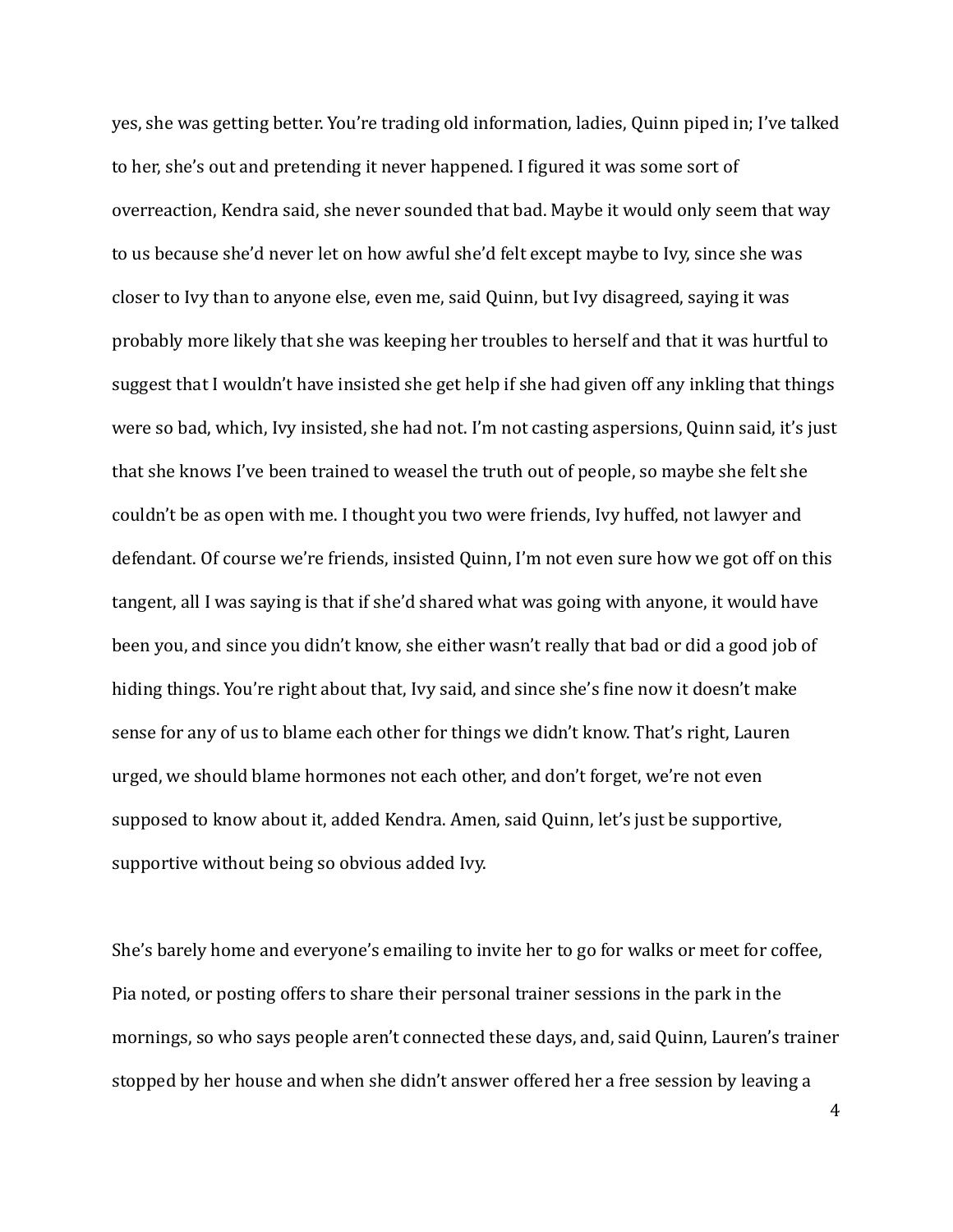note on the seat of the stroller sitting by the front door (who leaves such an expensive stroller on their porch, Danielle wanted to know). Maybe one of you should text her, Quinn or Ivy, Marissa suggested, and see if she'd like to go to lunch like you used to, before the babies, I think she'd like that, don't you? I'd ask her to lunch, Ivy answered, but I worry that because things are going so well with me it might cast any of her own lingering woes in sharper relief. Really, said Kendra, I hope you're not just feeling awkward because you know about the hospitalization, and that's nothing for anyone to be ashamed of, added Pia, haven't you all seen the commercials? The truth is, Finn emailed Lauren, Ivy's reluctant to see her—or any one—because she's afraid someone might find out that things aren't really as rosy as she makes out, I've heard, confirmed Lauren, that Ivy's husband has suddenly been taking long business trips, for days a time, added Finn, something he'd never done before the baby.

Something's definitely not right, Marissa posted, I heard that Olivia took five year-old Madeline to the emergency room for stitches (not soccer, *ballet*) and saw her there, said she'd seemed panicked, saying the baby hit her head and needed a scan, but—this is *scary:* Vanessa told me she'd said the same thing to her on an entirely different day, when Vanessa walked past her house and saw her crying while strapping the baby into her car seat, but, according to Olivia and Vanessa, the baby looked perfectly fine and had, in fact, been happily cooing. Then Sage told me, Marissa continued, that she'd emailed her to ask what happened to their Tummy Time play date and got a late reply with apologies, saying she'd been too frazzled to check email or do anything else. Apparently the doctors told her the baby was healthy, but she didn't believe them and was taking her to a specialist, and Sage,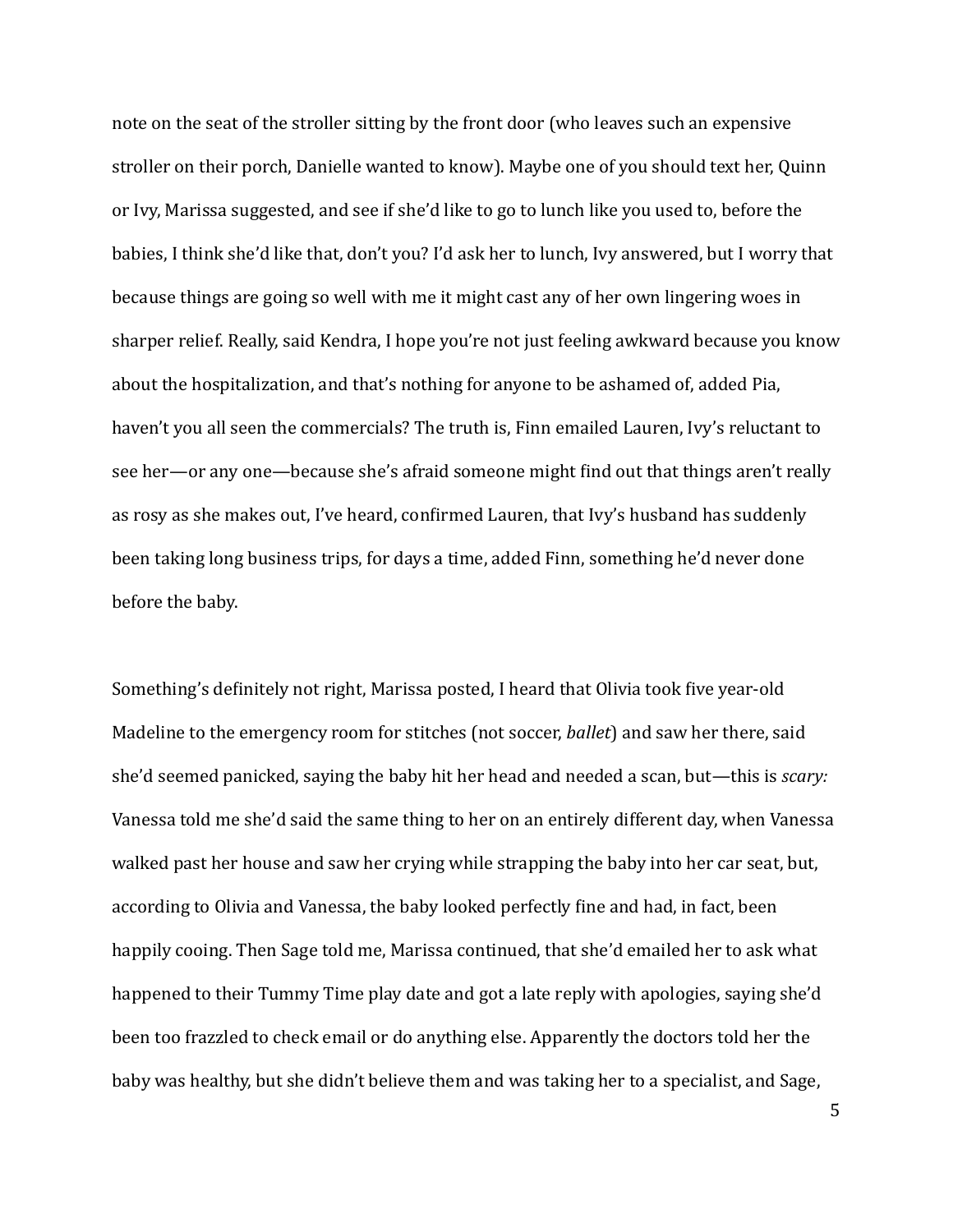Marissa added, felt the tone of the email was frantic, even though she'd refused Sage's offer to drive them to the neurologist appointment.

That makes four, said Marissa, after Danielle mentioned a conversation in which Bethany described exchanging texts with her (within days of the Sage email) and said she'd cut short the conversation because the baby had just banged her head against the leg of her chair and she had to go. You don't think she's *hurting* her, asked Vanessa. Pia piped in: I read about some women having visions of hurting their babies, crazy shit like smothering them with the pastel-colored afghan Grandma knit, or putting a Ziploc baggie over their little heads, to which Vanessa asked if it could be possible that she's actually been dropping the baby on her head. *Intrusive thoughts* I think it's called, continued Pia, but the thing is, those mothers have visions that they're hurting their babies, but they don't actually act on them, that's right, said Vanessa, I remember reading something about that too, they sometimes go to weird extremes to make sure they don't, like locking themselves in their cars or asking someone to take the baby for awhile. Gee, it's too bad Andrea Yates didn't think of asking a neighbor to take the kids to Burger King, or that woman in Florida who pushed her car with her two babies strapped in their car seats into the drink, mused Finn, but wait just a minute, we've made a leap that shouldn't be made, noted Kendra, the idea that she might be hurting her baby—or even thinking about hurting her—is totally baseless. You're right, thinking you've hurt your baby when your baby's not hurt is a different animal, Vanessa agreed, and besides, said Sage, even if the comparison could be made, it couldn't possibly be true that *she'd* hurt the baby, because, don't forget, she wanted that baby worse than all of us combined, they'd been trying forever, three rounds of IVF, interjected Quinn, so you just wouldn't imagine that after having gone through all that, but wait a minute everyone,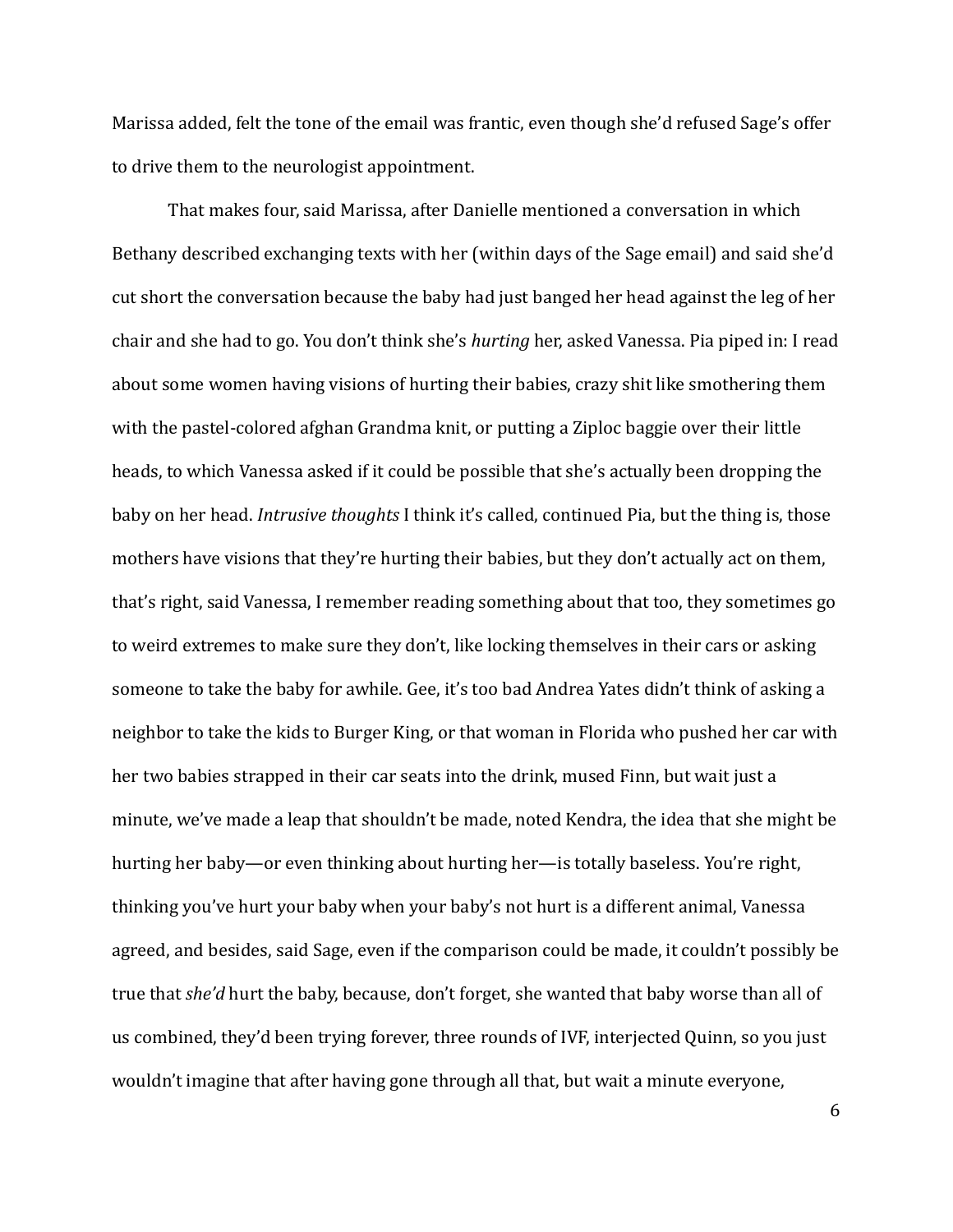Marissa interrupted, the doctors told her the baby was just fine, so what if, continued Marissa, she *was* having delusions.

Speaking of delusions, noted Olivia, this reminds me of the time I had tea with her, we'd both just started showing, and she mentioned that she'd had a lot of trouble sleeping, that ever since she'd gotten pregnant she had weird dreams in which the baby was something other than a baby. Something like what, Danielle asked, an alien? You know, said Olivia, I remember the conversation, but I don't remember what she'd seen in the dreams. Speaking of aliens, said Sage, Bethany once told me about a woman with bouts of psychosis so severe that she refused to pump her breasts because she knew there was a monster lurking in her refrigerator. Oh God, I can't stand it, Finn said, not the dreaded One-Eyed Breast Milk Beast? Do we think it's possible, pressed Marissa, that she's actually suffering some sort of mental illness?

Huh, posted Ivy, I wonder if the IVF played some role, because of the hormones, agreed Lauren, I'm so glad someone's finally listening to me, but no, not just the hormones, Ivy continued, the stress of having to go through all the effort to get pregnant; the temperature-taking, the charts, the shots, and then the continual disappointments, maybe all the upset lingers even after you have a baby. What do you think is in those shots, Lauren persisted, but yes, all that stress *and* the hormones, what a toxic combination.

In what planet does Lauren live, Sage texted Olivia, the baby's nearly nine months old, it's not like her hormones haven't leveled out, and since everyone's been talking about how worried they are about her, it makes no sense that Lauren's back on her estrogen soapbox. Maybe Lauren's suddenly interested because she feels bad about having been wrapped up in her own stuff, trying to get back to her size  $0$ , they were friends before the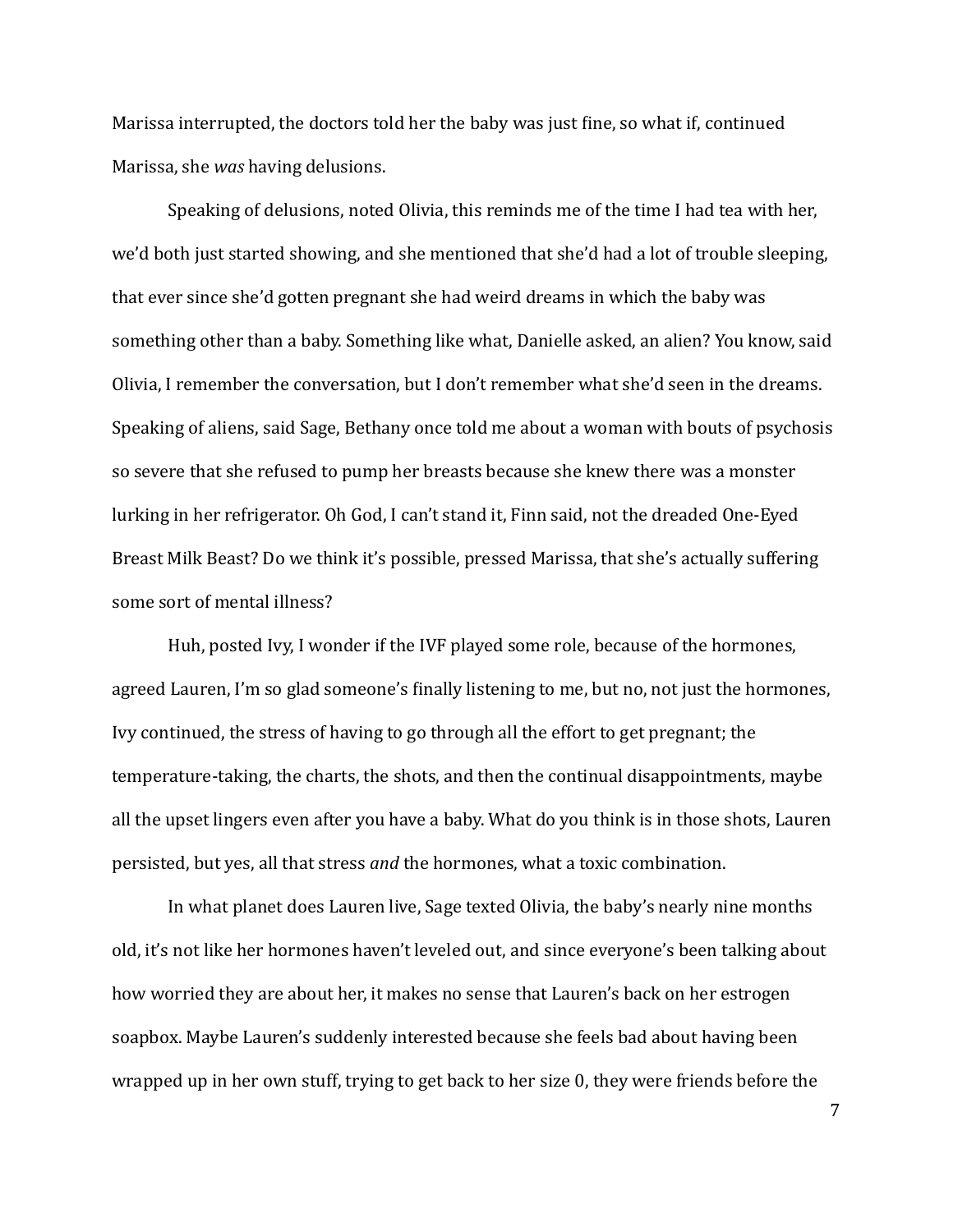babies, maybe she knows she should reach out to her instead of working so hard to get her figure back, Olivia replied.

Don't you think one of us should do something, Marissa implored. Quinn asked what could be done when she wasn't returning anyone's texts or emails, even Ivy's. Marissa suggested that maybe someone's husband could talk to her husband. Are you volunteering yours, quipped Danielle, or Finn's?

According to Bethany, it was the sister who talked her into going back to the hospital, Kendra said, after failing for weeks to get her to go back on her meds, which she was right to suggest, agreed Pia, given that all the literature says it's better to stop breast feeding and stay on meds than to risk a downward spiral. It turns out there's a history of bi-polar in her family, said Olivia, like her cousin, or maybe it was the sister. No, I'm sure it's not the sister, Quinn argued, the sister has her act together, no one would ever believe there was anything wrong with the sister, who is, I heard, said Sage, a prominent doctor, or is it a professor? But Quinn, didn't you say that she'd continued to insist the baby was brain-damaged, asked Marissa, and kept taking her to different doctors even though they all said the baby was perfect, even the baby's own pediatrician, who agreed that the baby was flawless, had been concerned not about the baby but about *her*, said Olivia. Once they get her meds adjusted she'll be fine again, Kendra suggested, I mean, I'm sure she sees by now that she needs to take them, but it will be important for us not to flaunt breastfeeding in front of her—right, no more posts about it, agreed Danielle, well maybe we all should just give it up in solidarity, Ivy said, not to mention that some of us should have weaned our babies months ago anyway, added Quinn.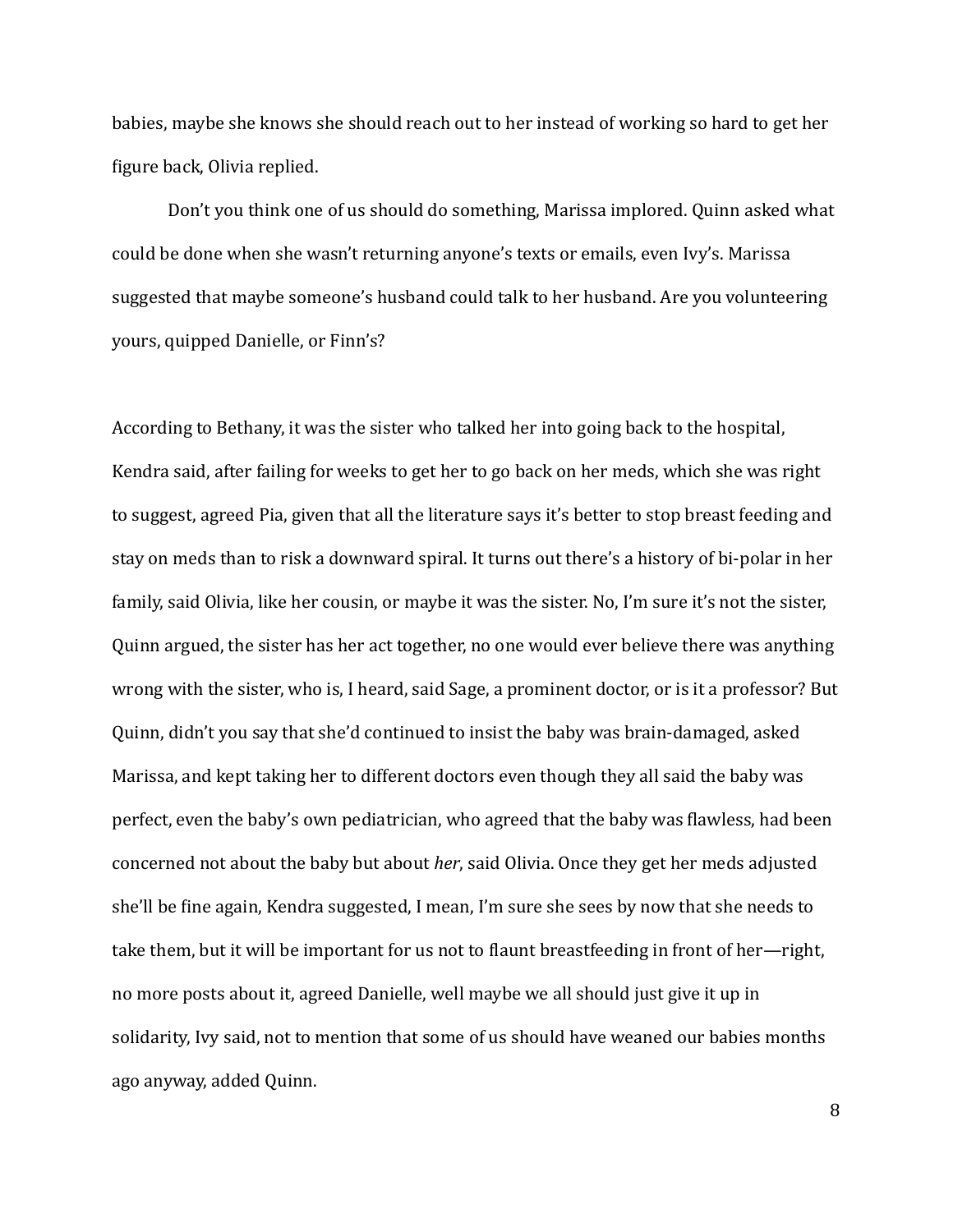Buy stock in Purel everyone, Finn posted, she's baaaaack, I ran into her, and she's Pureling everything in sight. Of course it would be you, Finn, the self-appointed mamadude, who'd notice excessive use of Purel, Danielle said, I mean, the rest of us practically bathe in that shit. But I heard from Cecily there was more to it, Marissa said, like that she was squirting it on her and the baby's hands ten times in a row, not even letting it dry before adding more, yeah, added Olivia, Finn said he saw her put it back in the diaper bag but drag it out again before she'd even zipped it up, it seems like even we would have thought that was extreme. But Finn told me, said Kendra, she'd laughed about it—right Finn—and said that she'd never been afraid of germs until she'd been in the hospital the second time and noticed all those little dispensers mounted everywhere. And Bethany texted me, said Vanessa, that she'd run into the sister, who was happy to report that she was looking so much better, the color had returned to her face, she'd put on a little weight (and her being able to mention the hospital was a sign of some sort of breakthrough, right?), did she look better to you, Finn? So it's good if she looks okay, but what about the baby, Marissa wanted to know, was she still saying things about the baby being hurt? No, Kendra answered, if you believe what the sister told Bethany, she's now talking about how perfect the baby is. Did she still have those worried eyes, Marissa pressed, and when Finn didn't answer, Quinn suggested that someone should text Ivy and ask if she'd seen her. Why not you, Quinn, said Danielle. 

I've been checking in with her every day, reported Quinn, and she sounds much improved, no longer fussing about the baby having been brain-damaged. Checking in as in seeing her,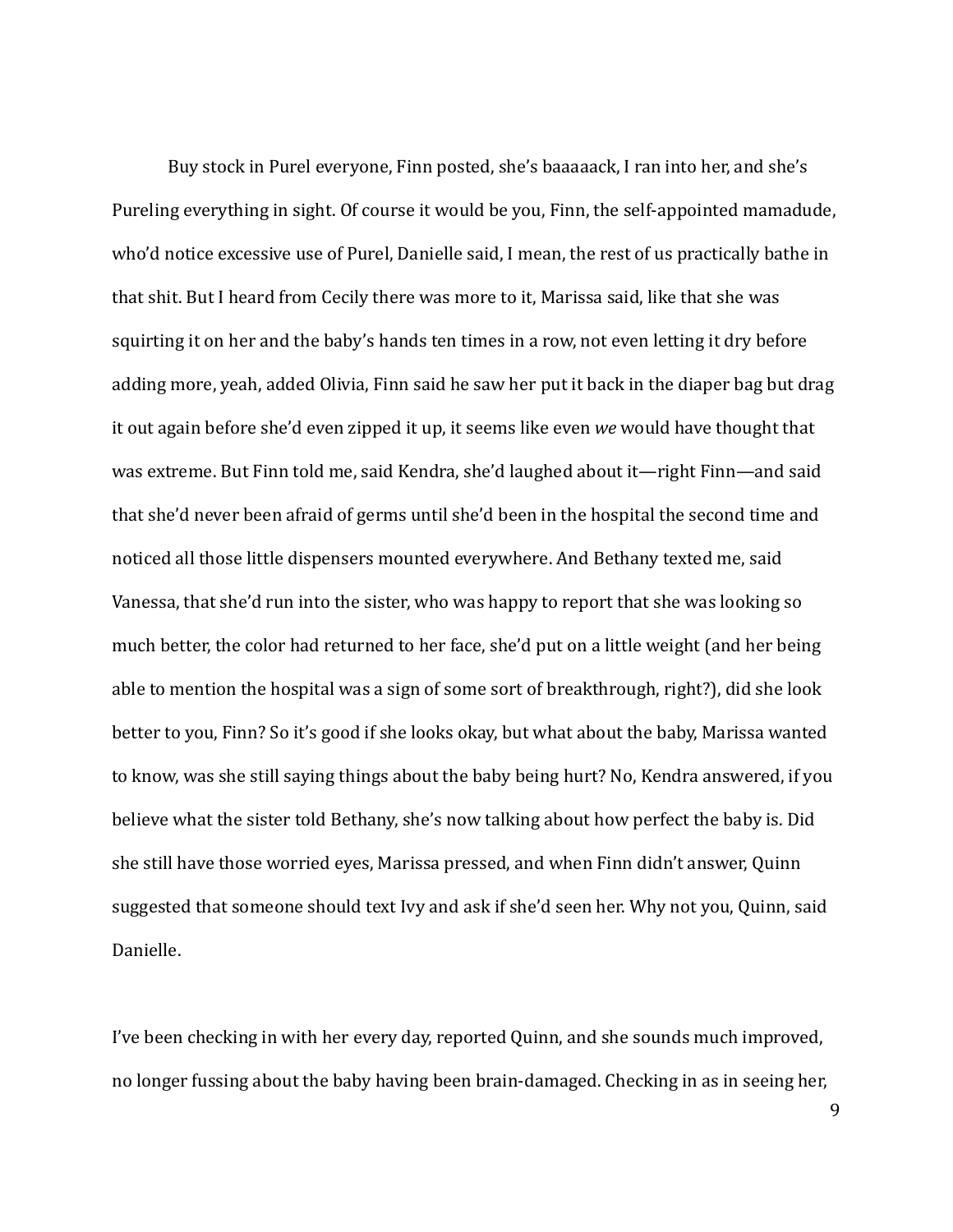asked Danielle, or checking in as in virtually, to which Kendra said, oh boy, here we go again. Ivy jumped in, saying: I stopped by and her house was spotless, you could eat off the floors, and even the front steps of the brownstone looked freshly swept. Okay, so I guess we know she has a dog, Danielle quipped, or maybe it's a signal, Pia suggested, that she's completely recovered, I read an article that said a clean house is a sign of mental clarity, or the presence of a stellar housekeeper or a hungry and neglected-because-of-the-new-baby dog, insisted Danielle. I heard she even mentioned having another baby someday, Kendra said, she'd said the same thing in an email to me, mentioned Quinn, but not that it was a someday thing, more that she was planning it for soon, like next year, which is a very good sign, Marissa agreed, though I'd feel better if Finn's husband, who used to see her husband on the commuter train, would report that he's been seeing him again lately.

She RSVP'd yes to my baby's birthday party, Vanessa said, which is the first one she'll have been to since Olivia's party, and that was what, at least a year and a half ago, Ivy answered, that was a party for which I paid dearly for nearly two days, remember all of us pumping and dumping and our husbands all disdainful, but wait, I don't even remember her being there, said Danielle, can I blame baby-brain or must I admit to a blackout? Oh, she was definitely there, said Olivia, she was about to pop, offered Finn, don't y'all remember her pulling up her top to show us she'd taken scissors to the waist of those really great tiedyed leggings? What a damn shame, those leggings were amazing, and that was some stomach, too. Of course a protruding belly'd impress you, Vanessa answered, since you'll never have to suffer one yourself. That's right, said Finn, and here's something else you can bank on: my never suffering the indignity of pumping and dumping. I'd add that you'll never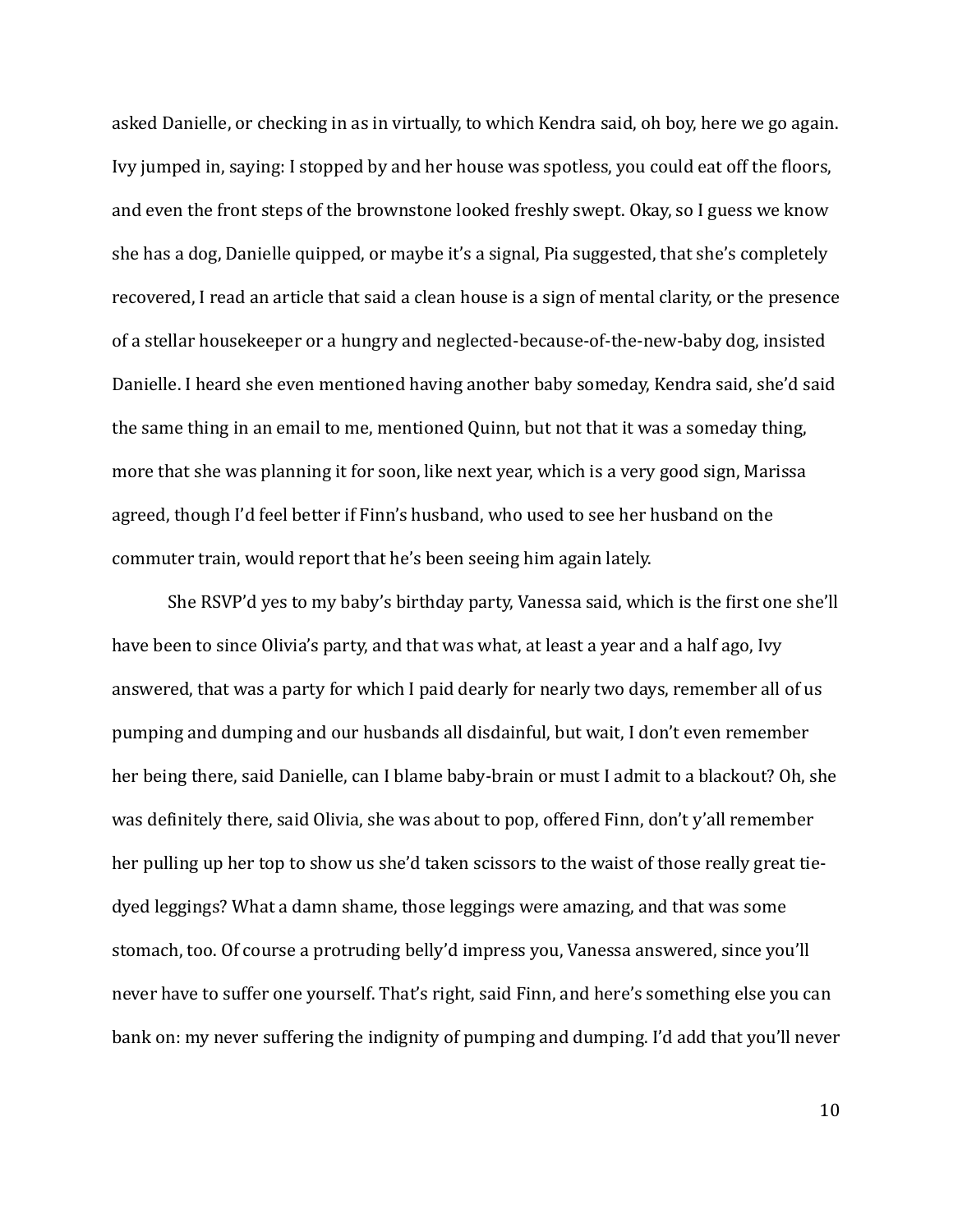suffer the indignity of wearing leggings to your list, Danielle suggested, but we all know you better than that. Girls, girls, girls, quipped Finn, all this jealousy. It's so unbecoming.

Danielle had run to the drug store and was waiting for the signal to cross the street when she heard sirens, she said, and though she never pays attention to them, when she saw the text she remembered having had a really unsettling feeling when the fire trucks and ambulance went by. Finn was standing in line at the Westside Market when he overheard the women in front of him talking about having seen people huddled on the corner near her house, crying and hugging each other, he'd told Olivia, and it wasn't until he was home a little later that he got a text from Kendra asking him if he'd heard, and even when he reread it seven times, he wouldn't have believed it was true if he'd not overheard those women at the grocery store. He'll never be able to shop there again, is what he'd said to Cecily, who told Marissa that she'd been at the Apple store upgrading her phone when the message came in, so she got word right there, in the middle of all those people, and literally stopped breathing, couldn't even tell the guy who was helping her that she was alright and was surprised he didn't call an ambulance. It's like when people can tell you exactly where they were when they watched the second plane fly into the tower. Yes, Kendra agreed, when news stops you in your tracks, your first reaction is to hope beyond hope that it's all a stupid lie—and you'll think about it later and see yourself folding burp cloths, and it won't be like you're you seeing yourself, you're someone else looking at you. That's right, agreed Finn, and you'll quietly chastise yourself for folding, or shopping, or getting a new phone, because maybe if you hadn't been doing that, maybe they'd still be here.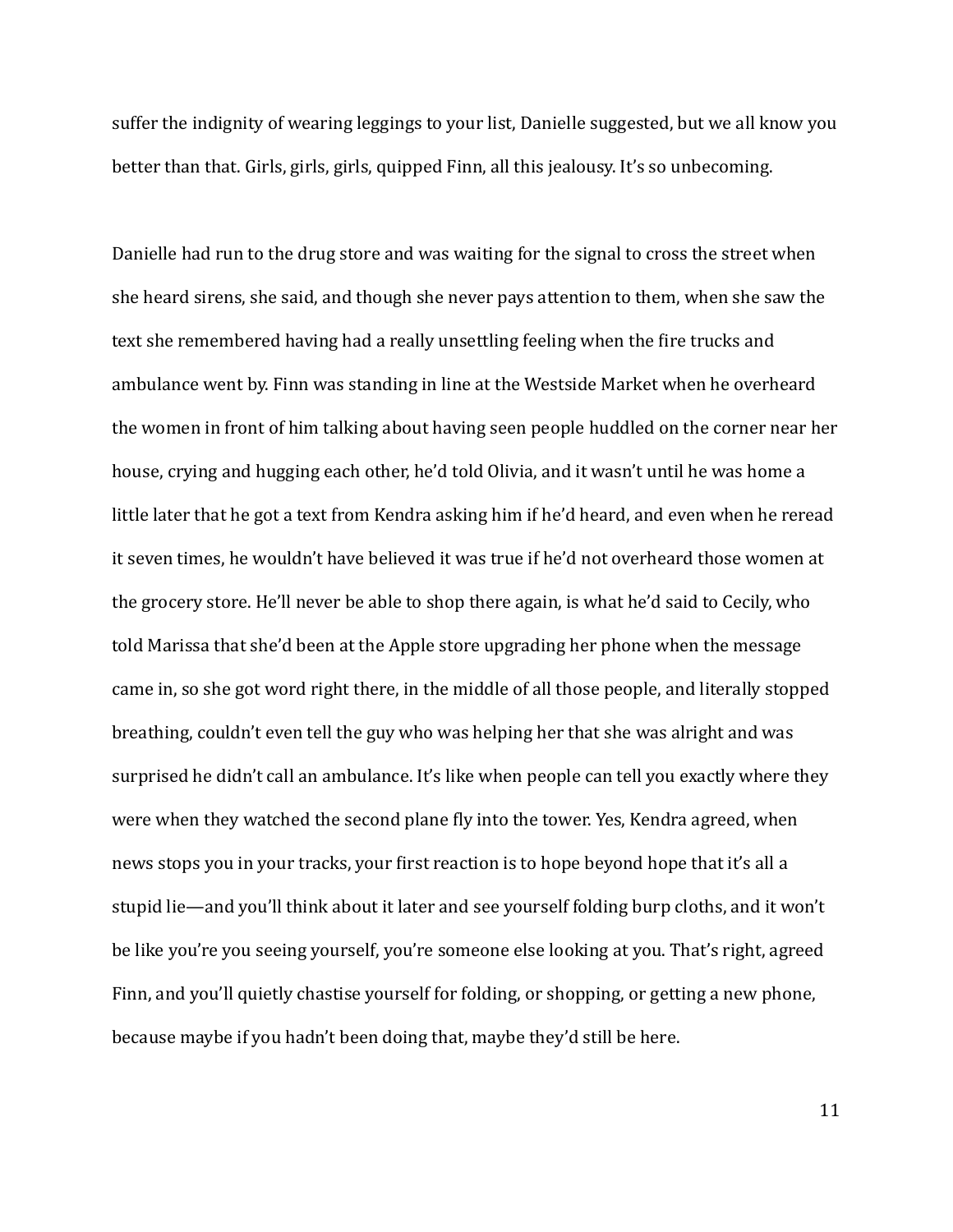She'd had anxiety and a couple of episodes of psychosis in her thirties, before she'd even tried to get pregnant, a reporter quoted the sister as having said, according to Pia, I read it this morning, she said, which has to make you wonder why she'd decided to get pregnant in the first place, mused Olivia, aren't mental illnesses genetic, but maybe she thought a baby would make her happy, Marissa remarked. The human race would have ended long ago if everyone were honest about what having a baby can sometimes be like, said Danielle, oh come on, Kendra said, our babies *do* make us happy. It's just so tragic; I've never been so close to something this horrible in my life, Marissa wrote, how can we even process it? I keep thinking that if I feel this sad, how must the people really close to her feel. Is everyone else clinging to their babies for dear life?

According to Cecily, Ivy had just run into her at the grocery store two days before, Sage said, and mentioned they'd had the longest chat (mostly about the girls, of course), so poor Ivy, who's all torn up, continued Sage, has replayed the conversation over and over a million times trying to figure out how she could have missed something so wrong. It's not about one isolated conversation, suggested Kendra, so she shouldn't beat herself up about that, ah, but poor Ivy's got a lot to be torn up about, interrupted Vanessa, I heard from Bethany that Ivy's husband moved out, so Ivy's got all *that* and now *this*, Sage mused, I don't know why she didn't mention the separation to Cecily, but I feel even more awful for Ivy now. I know, I was sorry to hear it, said Vanessa, but I know how Ivy must feel; I'd just seen the husband in the park last week, fawning over the baby, adjusting the stroller visor while singing some silly song, and he'd said to the baby as much as to me, mommy's getting a massage, and Vanessa said, I keep thinking I must have missed some sign or something. My God, Finn replied, can you even imagine what he's going through, his wife *and* his baby, how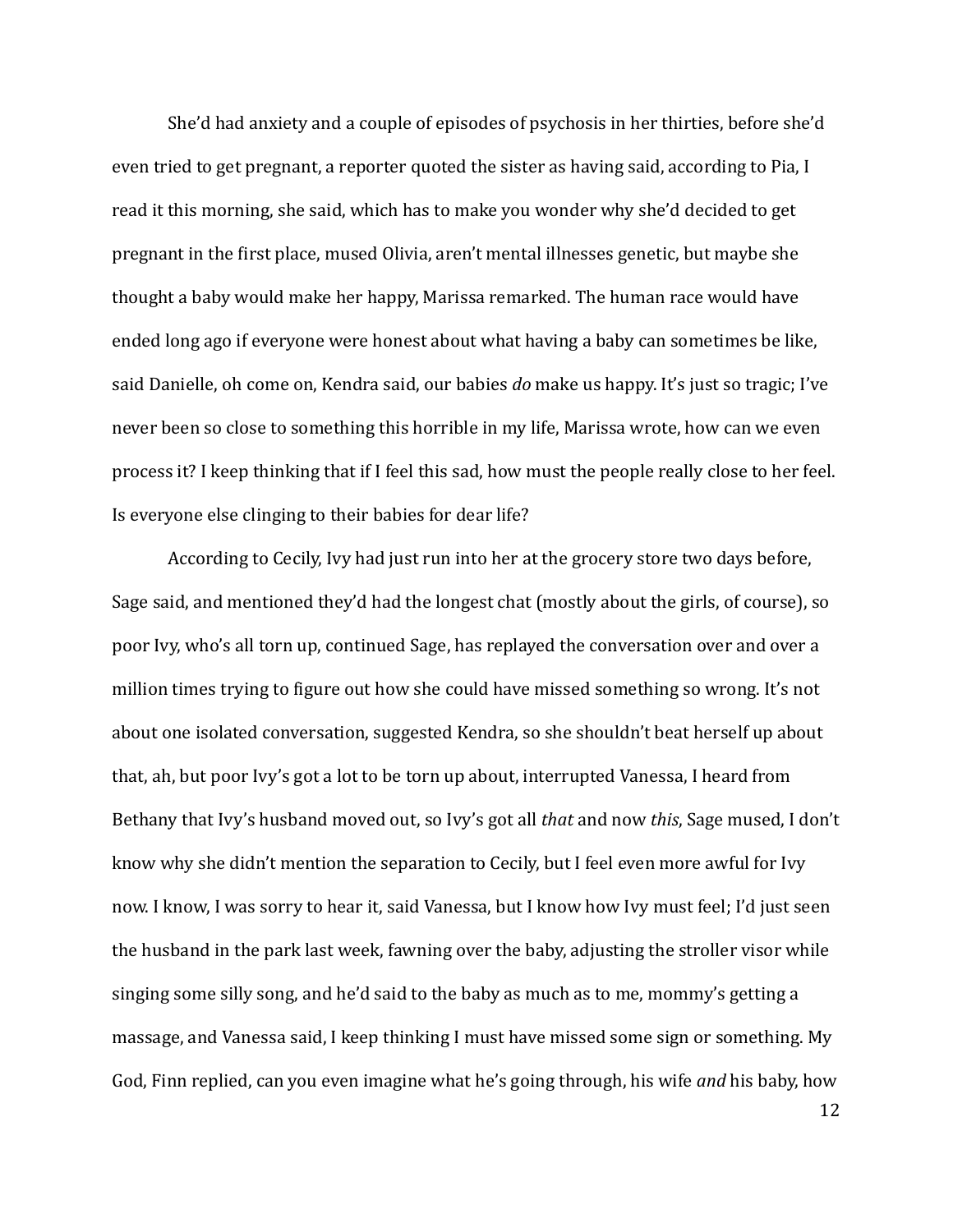does someone get over that. They don't, said Quinn, I've seen him, believe me, he won't. And you, Quinn, how are *you*, asked Sage, you two were so close. A mess, Quinn replied, I'm such a fucking mess that I can't even find the words to express it, but maybe the memorial service will provide some sort of closure, whatever that is, said Danielle, how can there ever be closure, added Marissa, though if I'd been invited I'd go and hope for the same thing, said Pia. Will Ivy be there, asked Olivia, to which Quinn answered: she's invited, but isn't responding to my messages, so who knows, and what about Lauren, asked Kendra, I heard she wasn't invited, which, responded Marissa, isn't right, Lauren was her good friend, and from what I've heard, Lauren's heartbroken and barely able to put one foot in the front of the other, in fact, she continued, I'm very worried about her. Even though the family's keeping the service very small, they would have included Lauren, Danielle said, we must have misunderstood.

I'm just trying to get the image of the police cars and ambulance, the yellow tape stretched out in front of their apartment out of my head, you know Lauren saw everything, right, said Kendra. Oh my God, Lauren, actually saw them, asked Olivia, to which Vanessa said, no, according to Ivy, wait a minute, Marissa interrupted, you've seen Ivy, not me, said Vanessa, Bethany texted with her, and anyway, apparently Lauren showed up at Ivy's doorstep in complete hysterics, eventually able to say only that cops had been directing traffic around the building, and that if spin class had let out five minutes earlier, the bodies —oh god, can you imagine, we're talking about their *bodies*—wouldn't have been covered. I just knew something more was up with Lauren, said Marissa, but thank god, interjected Kendra, if she'd gotten there a few minutes earlier, it would have been so much worse, can you imagine *that* picture in your head forever. Did Bethany say how Ivy seemed, Marissa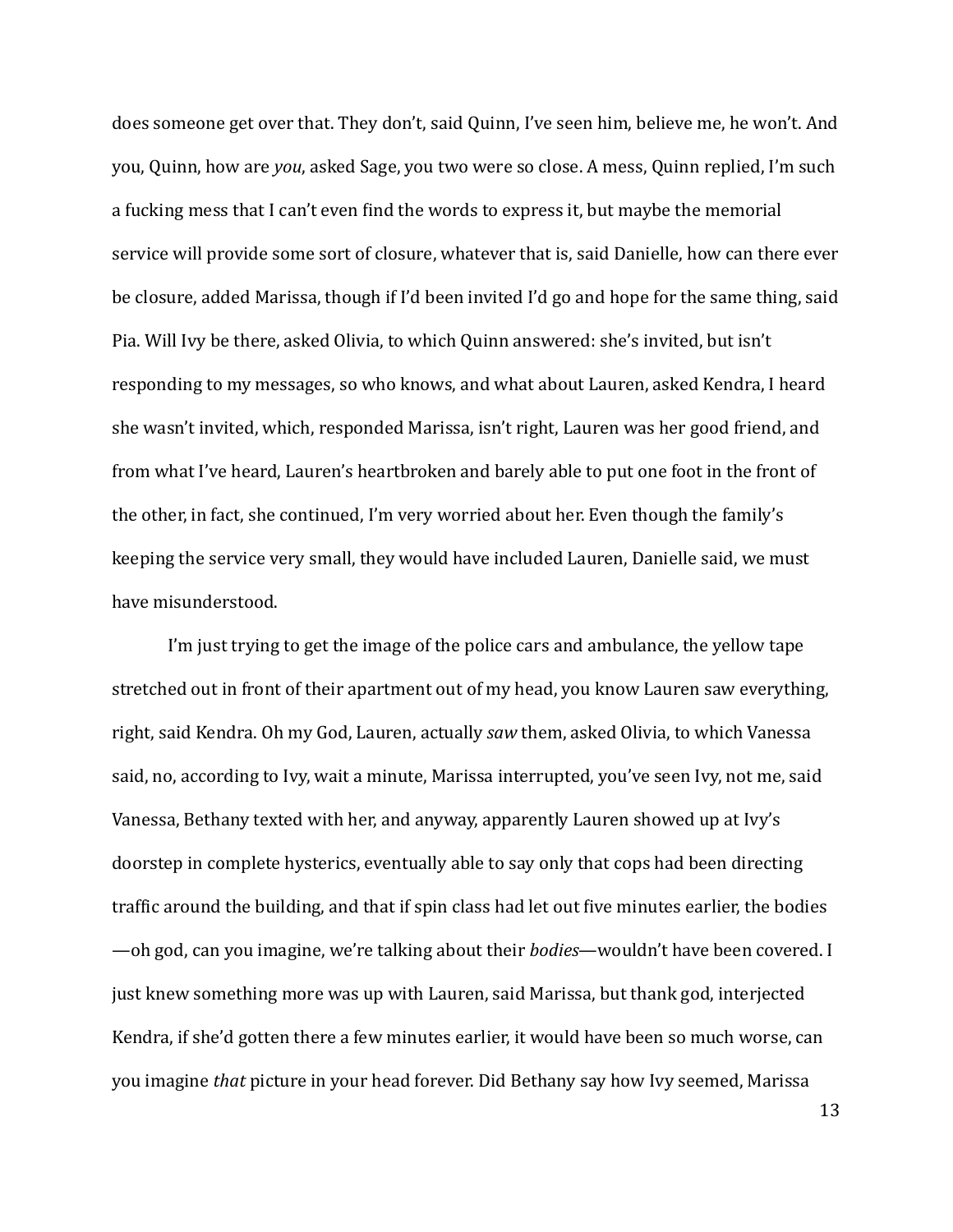asked, not that you can tell from a text, interjected Danielle, to which Vanessa answered that Bethany figured that maybe she was in shock.

Is anyone else more mad than sad, asked Olivia, I keep wondering when my tears will start, I went outside this afternoon and screamed at the sun for having the audacity to shine, and when my husband asked me for the Purel yesterday, she continued, I literally flung it at him. Don't be so hard on yourself, said Kendra, no one alerts the National Guard because someone's using too much hand-sanitizer. I'm not saying I'm mad at myself because I could have done anything about it, replied Olivia, I was merely saying that I'm mad at her for what she did. You're both processing in your own way, Pia said, your reactions are within the spectrum of appropriate grieving according to the book I bought. What does your book say about this, Danielle asked: I had to have my mother-in-law come pick up the baby, because every time I look at him weird noises issue from the back of my throat and it scares the shit out of both of us.

Am I the only one getting weary of the gossip, mused Finn, I can't remember who I heard it from, was it you, Sage, or maybe Bethany, but there's a fucking rumor circulating that they'd both still be here if she hadn't refused the electroconvulsive therapy she'd been offered during the second hospitalization. Wait, they still do that, asked Danielle, I figured it had been outlawed since *One Flew Over the Cuckoo's Nest*, and, if it is still around, why would any sane person ever agree to it, oh shit, she added, I didn't mean to say that, but it scrambles your brains, right? I mean, of course you'd refuse. The point isn't whether she refused or not, wrote Finn, or who saw or didn't see or heard or didn't hear what, the point is that it doesn't matter, they're *gone*, and everyone needs to just be quiet and reflect.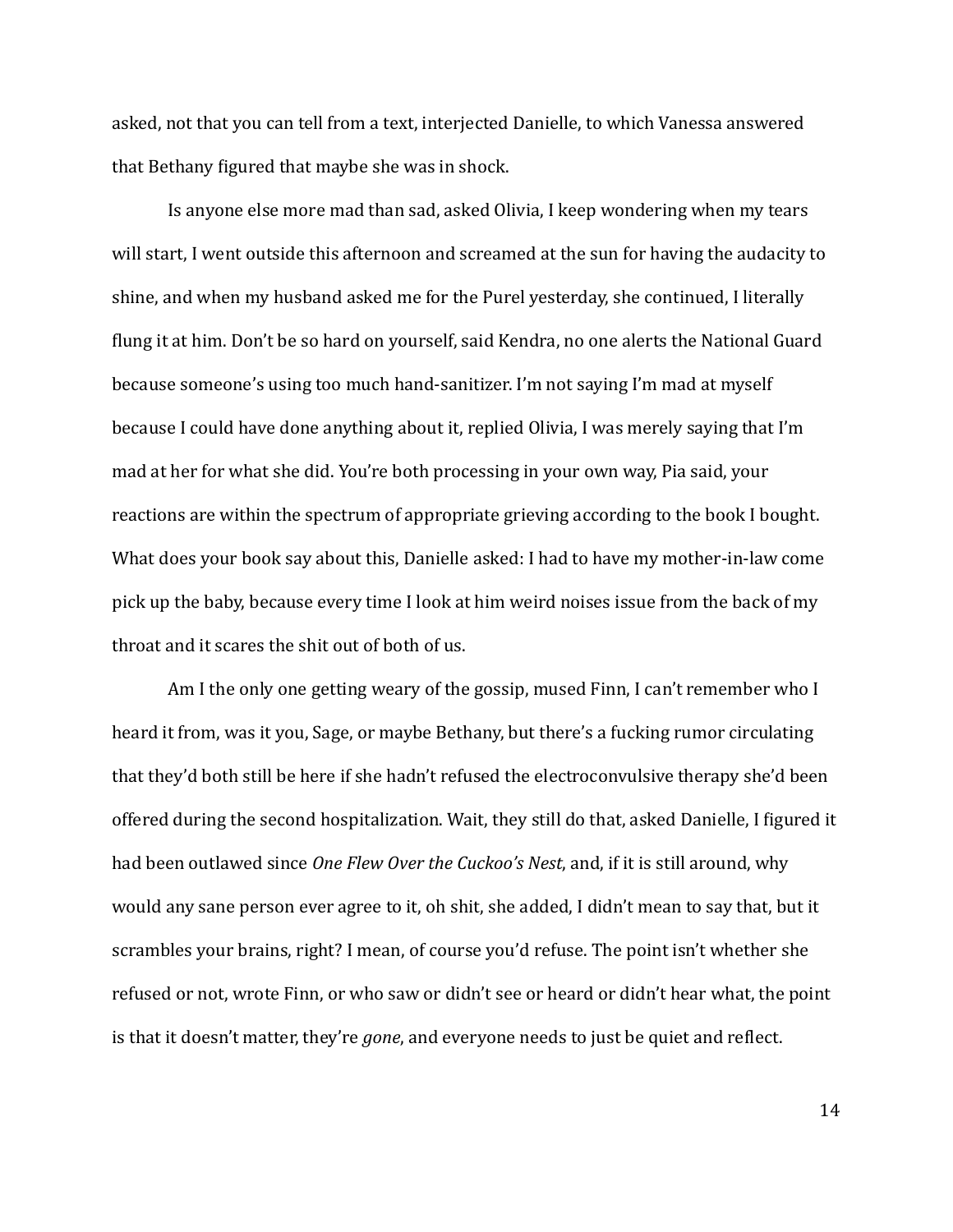How about we focus on the happy times, wrote Olivia, like right after the baby was born, do you remember how thrilled she was? Of course we do, Kendra said, she was elated. Added Danielle: I've never seen so many baby pictures, in the early days she posted more than all the rest of us combined. You should check out the memorial Facebook page, suggested Vanessa, it's full of all these sweet, gorgeous pictures, there's one, she continued, with the triple lipstick kisses on the baby's forehead, do you remember when Quinn took and posted it, and the video showing her licking her fingers and smoothing her fuzzy little waves, while telling her that someday she'd be glad for those curls, Kendra remembered, even though, said Danielle, if there was anyone who complained about her own curls, it was her. The baby looked just like her, didn't she, Marissa said, yes, Finn agreed, the baby was definitely her own little Mini Me.

I just keep thinking what if *we*—her *community*—had reached out to her, said Marissa, *really* reached out to her, but hold on, interjected Kendra, she'd not been well, apparently, for a very long time, and she didn't want us to know, so while we can all keep wishing there was something we could have done, a sign we might have seen, I mean, if her own husband and sister didn't see it coming, if they couldn't stop her, what makes us think we could have? The good news, if there is such a thing, is that this has spawned discussions about recognizing and treating maternal mental health issues, said Olivia, but who said it has anything to do with pregnancy or motherhood, Kendra interrupted, remember the sister said she'd had psychotic episodes *before* she got pregnant, and whatever, Danielle said, how can something positive possibly come out of this. I just looked at the memorial page, posted Kendra, there's a picture of all of us and our babies in the park, without a care in the world, oh my god, it was such a beautiful day, do you remember? Hey, Finn said,